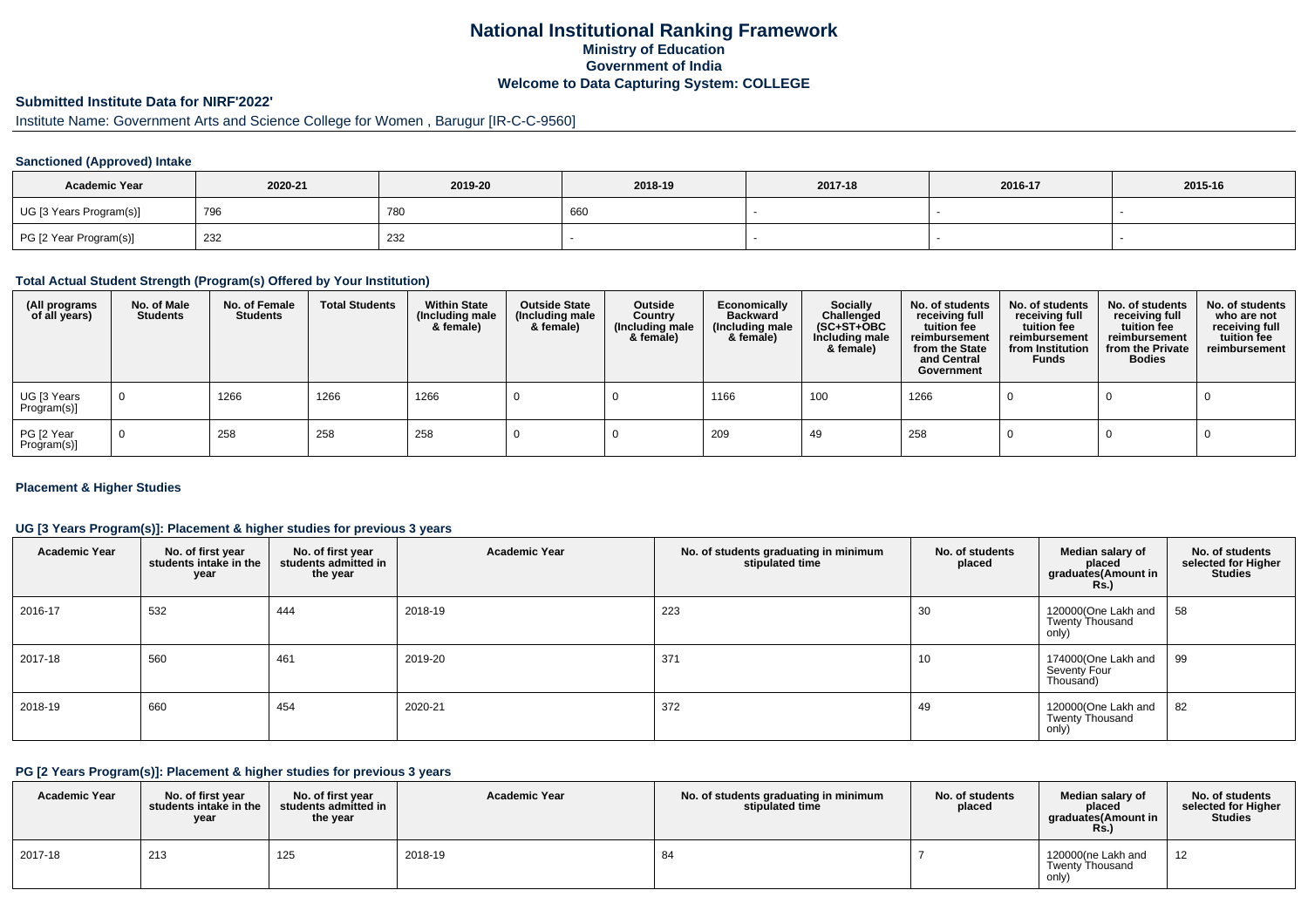| 2018-19 | 232 | 167 | 2019-20 | 151 |     | 198000(One Lakh and<br>Ninety Eight Thousand<br>only) |  |
|---------|-----|-----|---------|-----|-----|-------------------------------------------------------|--|
| 2019-20 | 232 | 129 | 2020-21 | 114 | -16 | 140000(one Lakh and<br>Forty thousand only)           |  |

### **Financial Resources: Utilised Amount for the Capital expenditure for previous 3 years**

| Academic Year                                                                                        | 2020-21                                                                        | 2019-20                                                               | 2018-19                                                                 |  |  |  |  |  |  |  |
|------------------------------------------------------------------------------------------------------|--------------------------------------------------------------------------------|-----------------------------------------------------------------------|-------------------------------------------------------------------------|--|--|--|--|--|--|--|
|                                                                                                      | <b>Utilised Amount</b>                                                         | <b>Utilised Amount</b>                                                | <b>Utilised Amount</b>                                                  |  |  |  |  |  |  |  |
| Annual Capital Expenditure on Academic Activities and Resources (excluding expenditure on buildings) |                                                                                |                                                                       |                                                                         |  |  |  |  |  |  |  |
| Library                                                                                              | 25000 (Twenty Five thousand)                                                   | 149865 (One Lakh Forty Nine Thousand Eight Hundred and<br>Sixty five) | 249977 (Two Lakh Forty Nine Thousand Nine Hundred and<br>Seventy Seven) |  |  |  |  |  |  |  |
| New Equipment for Laboratories                                                                       | 328459 (Three Lakhs Twenty Eight Thousand Four Hundred<br>and fifty Nine Only) | 198981 (ONE LAKH NINTY EIGHT THOUSAND NINE<br>HUNDRÈD AND EIGHTY ONE) | 99994 (NINTY NINE THOUSAND NINE HUNDRED AND<br>NINTY FOUR)              |  |  |  |  |  |  |  |
| Other expenditure on creation of Capital Assets (excluding<br>expenditure on Land and Building)      | 253988 (TWO LAKHS THIRTY NINE THOUSAND NINE<br>HUNDRED AND EIGHTY EIGHT)       | $0$ (ZERO)                                                            | 45000 (FORTY FIVE THOUSAND)                                             |  |  |  |  |  |  |  |

### **Financial Resources: Utilised Amount for the Operational expenditure for previous 3 years**

| <b>Academic Year</b>                                                                                                                                                                            | 2020-21                                     |                                                                                         | 2018-19                                                                                     |  |
|-------------------------------------------------------------------------------------------------------------------------------------------------------------------------------------------------|---------------------------------------------|-----------------------------------------------------------------------------------------|---------------------------------------------------------------------------------------------|--|
|                                                                                                                                                                                                 | <b>Utilised Amount</b>                      | <b>Utilised Amount</b>                                                                  | <b>Utilised Amount</b>                                                                      |  |
|                                                                                                                                                                                                 |                                             | <b>Annual Operational Expenditure</b>                                                   |                                                                                             |  |
| Salaries (Teaching and Non Teaching staff)                                                                                                                                                      | 18269793 (ONE CRORE EIGHTY TWO LAKHS SIXTY) | 35360534 (THREE CRORE FIFTY THREE LAKHS SIXTY<br>THOUSAND FIVE HUNDRED AND THIRTY FOUR) | 35052544 (THREE CRORE FIFTY LAKH FIFTY TWO<br>THOUSAND AND FORTY FOUR)                      |  |
| Maintenance of Academic Infrastructure or consumables and<br>other running expenditures (excluding maintenance of hostels<br>and allied services, rent of the building, depreciation cost, etc) | 1000 (THOUSAND)                             | 2017026 (TWENTY LAKHS SEVENTEEN THOUSAND AND<br><b>TWENTY SIX)</b>                      | 28778660 (TWO CRORE EIGHTY SEVEN LAKH SEVENTY<br>EIGHT THOUSAND SIX HUNDRED AND SIXTY ONLY) |  |
| Seminars/Conferences/Workshops                                                                                                                                                                  | $0$ (ZERO)                                  | $0$ (ZERO)                                                                              | 5000 (FIVE THOUSAND)                                                                        |  |

### **PCS Facilities: Facilities of physically challenged students**

| 1. Do your institution buildings have Lifts/Ramps?                                                                                                         | Yes, more than 80% of the buildings |
|------------------------------------------------------------------------------------------------------------------------------------------------------------|-------------------------------------|
| 2. Do your institution have provision for walking aids, including wheelchairs and transportation from one building to another for<br>handicapped students? | No                                  |
| 3. Do your institution buildings have specially designed toilets for handicapped students?                                                                 | Yes, more than 80% of the buildings |

### **Faculty Details**

| Srno | Name                      | Age | Designation                | Gender | Qualification   | <b>Experience (In</b><br>Months) | <b>Currently working</b><br>with institution? | <b>Joining Date</b> | <b>Leaving Date</b> | <b>Association type</b> |
|------|---------------------------|-----|----------------------------|--------|-----------------|----------------------------------|-----------------------------------------------|---------------------|---------------------|-------------------------|
|      | Dr M RAGURAMAN            | 53  | <b>Assistant Professor</b> | Male   | Ph.D            | 347                              | Yes                                           | 01-08-2016          | $- -$               | Regular                 |
|      | Dr S GAYATHRI<br>DEVI     | 48  | Associate Professor        | Female | NE <sup>-</sup> | 273                              | Yes                                           | 30-10-1998          | $\sim$              | Regular                 |
| 3    | Dr VIDYAA<br>THULASIRAMAN | 48  | <b>Assistant Professor</b> | Female | Ph.D            | 277                              | Yes                                           | 26-12-2007          | $- -$               | Regular                 |
|      | Dr R RENUGA               | 52  | <b>Assistant Professor</b> | Female | Ph.D            | 276                              | Yes                                           | 03-08-2015          | $\sim$              | Regular                 |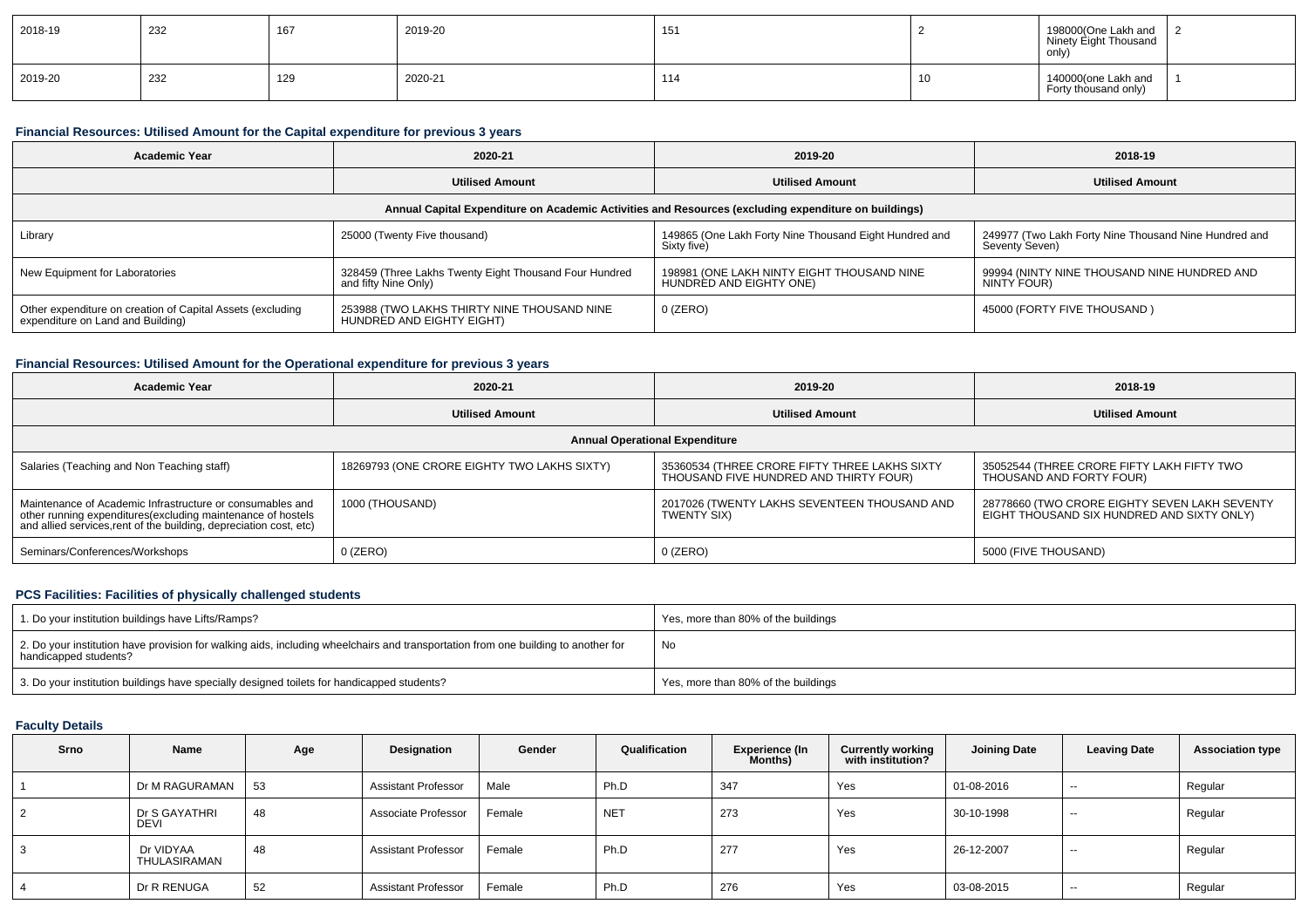| $\sqrt{5}$     | Dr M RAJMENAKA              | 42 | <b>Assistant Professor</b> | Female | <b>SLET</b> | 228 | Yes | 06-10-2015 | $\overline{\phantom{a}}$ | Regular |
|----------------|-----------------------------|----|----------------------------|--------|-------------|-----|-----|------------|--------------------------|---------|
| 6              | Dr K CHITHRA                | 45 | <b>Assistant Professor</b> | Female | Ph.D        | 151 | Yes | 17-08-2015 | Ξ.                       | Regular |
| $\overline{7}$ | Dr J<br>MURUGANATHAN        | 46 | <b>Assistant Professor</b> | Male   | Ph.D        | 176 | Yes | 16-05-2017 | --                       | Regular |
| 8              | <b>S VALLI</b>              | 38 | <b>Assistant Professor</b> | Female | <b>NET</b>  | 140 | Yes | 11-08-2015 | $\overline{\phantom{a}}$ | Regular |
| 9              | Dr K<br>MANGAYARKARAS       | 51 | <b>Assistant Professor</b> | Female | Ph.D        | 177 | Yes | 16-10-2015 | --                       | Regular |
| 10             | Dr K KANNAKI                | 43 | <b>Assistant Professor</b> | Female | Ph.D        | 156 | Yes | 02-02-2016 | --                       | Regular |
| 11             | Dr X ARUL<br>SELVARAJ       | 42 | <b>Assistant Professor</b> | Male   | Ph.D        | 176 | Yes | 16-05-2017 | $\overline{\phantom{a}}$ | Regular |
| 12             | A AMUDHA<br>PRABHA          | 45 | <b>Assistant Professor</b> | Female | <b>NET</b>  | 154 | Yes | 16-06-2017 | $\overline{\phantom{a}}$ | Regular |
| 13             | K SHARIFA                   | 46 | <b>Assistant Professor</b> | Female | <b>SET</b>  | 211 | Yes | 03-11-2015 | $\overline{\phantom{a}}$ | Regular |
| 14             | C LEELAVATHI                | 33 | <b>Assistant Professor</b> | Female | <b>NET</b>  | 108 | Yes | 04-11-2015 | $\sim$                   | Regular |
| 15             | K SARITHA                   | 39 | Other                      | Female | <b>NET</b>  | 140 | Yes | 26-11-2012 | $\sim$                   | Other   |
| 16             | M BHUVANESWARI              | 40 | Other                      | Female | <b>NET</b>  | 134 | Yes | 26-11-2012 | $\sim$                   | Other   |
| 17             | D PAZHANIAMMAL              | 40 | Other                      | Female | M. Phil     | 82  | Yes | 18-12-2012 | Ξ.                       | Other   |
| 18             | S KAVITHA                   | 30 | Other                      | Female | M. Phil     | 57  | Yes | 03-08-2015 | --                       | Other   |
| 19             | K PRABHA                    | 36 | Other                      | Female | M. Phil     | 55  | Yes | 23-09-2017 | $\overline{\phantom{a}}$ | Other   |
| 20             | Dr K<br><b>RAVICHANDRAN</b> | 43 | Other                      | Male   | Ph.D        | 35  | Yes | 27-02-2018 | $\sim$                   | Other   |
| 21             | Dr R MANONMANI              | 35 | Other                      | Female | Ph.D        | 35  | Yes | 21-02-2018 | $\sim$                   | Other   |
| 22             | P VARALAKSHMI               | 39 | Other                      | Female | <b>NET</b>  | 81  | Yes | 03-12-2014 | $\sim$                   | Other   |
| 23             | S KRISHNAVENI               | 41 | Other                      | Female | M. Phil     | 54  | Yes | 14-12-2015 | $\overline{\phantom{a}}$ | Other   |
| 24             | D VASUGI                    | 43 | Other                      | Female | M. Phil     | 70  | Yes | 21-02-2018 | $\sim$                   | Other   |
| 25             | <b>M LAKSHMI</b>            | 29 | Other                      | Female | M.A         | 53  | Yes | 14-12-2015 | $\overline{\phantom{a}}$ | Other   |
| 26             | P KAVITHA                   | 34 | Other                      | Female | M.A         | 72  | Yes | 21-08-2017 | $\overline{\phantom{a}}$ | Other   |
| 27             | Dr N JAYANTHI               | 41 | Other                      | Female | Ph.D        | 130 | Yes | 21-02-2018 | Ξ.                       | Other   |
| 28             | Dr D PUNITHAM               | 37 | Other                      | Female | Ph.D        | 35  | Yes | 21-02-2018 | Ξ.                       | Other   |
| 29             | S SUMITHRA                  | 39 | Other                      | Female | M. Phil     | 124 | Yes | 09-09-2016 | $\overline{\phantom{a}}$ | Other   |
| 30             | T NITHYA                    | 32 | Other                      | Female | <b>MCA</b>  | 77  | Yes | 09-07-2013 | Ц.                       | Other   |
| 31             | J RENUGA DEVI               | 29 | Other                      | Female | <b>MCA</b>  | 67  | Yes | 04-08-2014 | $\overline{\phantom{a}}$ | Other   |
| 32             | P NITHYA                    | 31 | Other                      | Female | <b>MCA</b>  | 61  | Yes | 07-08-2015 | $\overline{\phantom{a}}$ | Other   |
| 33             | P KAVITHA                   | 36 | Other                      | Female | <b>MCA</b>  | 109 | Yes | 07-09-2015 | $\overline{\phantom{a}}$ | Other   |
| 34             | S MUBEENTAJ                 | 31 | Other                      | Female | <b>MCA</b>  | 55  | Yes | 07-09-2015 | $\overline{\phantom{a}}$ | Other   |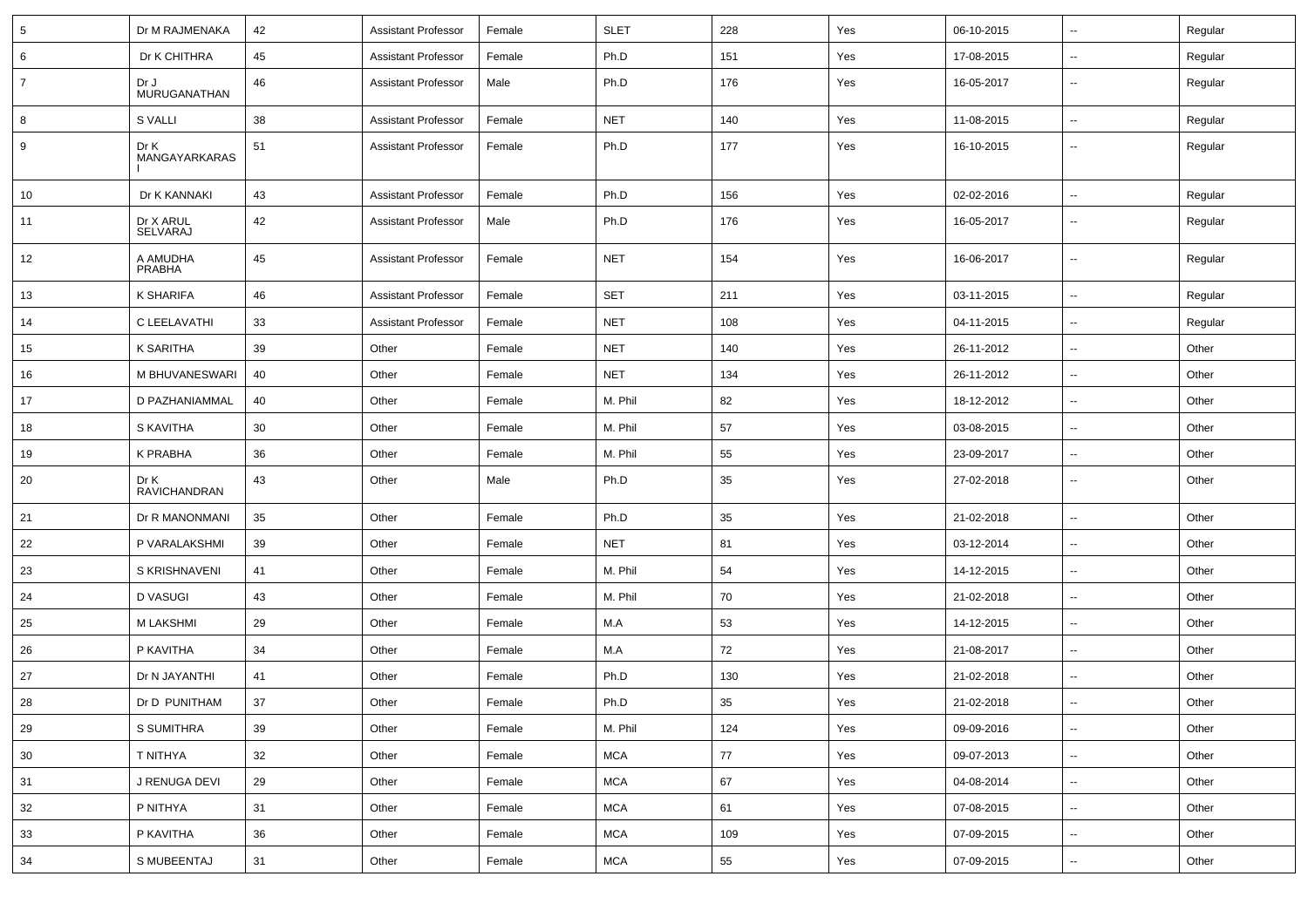| 35 | Dr P<br>PRASANNALAKSH<br>MI | 43 | Other | Female | Ph.D       | 64  | Yes | 21-02-2018 | --                       | Other |
|----|-----------------------------|----|-------|--------|------------|-----|-----|------------|--------------------------|-------|
| 36 | <b>K SANTHI</b>             | 39 | Other | Female | M. Phil    | 109 | Yes | 26-11-2012 | $\sim$                   | Other |
| 37 | M KALAIVANI                 | 38 | Other | Female | M. Phil    | 41  | Yes | 21-02-2018 | ⊶.                       | Other |
| 38 | R VENKATESAN                | 31 | Other | Male   | M. Phil    | 40  | Yes | 21-08-2017 | ⊷.                       | Other |
| 39 | A REGINA MARY               | 35 | Other | Female | M. Phil    | 77  | Yes | 09-07-2013 | ⊷.                       | Other |
| 40 | A ROSALINE MARY             | 31 | Other | Female | M. Phil    | 10  | Yes | 14-12-2015 | --                       | Other |
| 41 | S LEENA                     | 35 | Other | Female | M. Phil    | 62  | Yes | 14-12-2015 | н.                       | Other |
| 42 | <b>S SUMATHI</b>            | 38 | Other | Female | M. Phil    | 67  | Yes | 21-02-2018 | $\sim$                   | Other |
| 43 | K N SUDHA                   | 33 | Other | Female | M. Phil    | 37  | Yes | 21-02-2018 | ⊶.                       | Other |
| 44 | R VASUGI                    | 39 | Other | Female | M. Phil    | 127 | Yes | 08-08-2007 | ⊷.                       | Other |
| 45 | M SELVA RANI                | 38 | Other | Female | M. Phil    | 120 | Yes | 29-07-2008 | ⊷.                       | Other |
| 46 | T M KANMANI                 | 38 | Other | Female | M. Phil    | 107 | Yes | 08-09-2009 | $\overline{\phantom{a}}$ | Other |
| 47 | L DAKSHNA<br><b>MOORTHY</b> | 37 | Other | Male   | M. Phil    | 82  | Yes | 26-11-2012 | н.                       | Other |
| 48 | <b>M SARITHA</b>            | 35 | Other | Female | M. Phil    | 67  | Yes | 04-08-2014 | -−                       | Other |
| 49 | J YOGARAJ                   | 31 | Other | Male   | M.Sc.      | 64  | Yes | 09-12-2014 | ⊷.                       | Other |
| 50 | S SUGUNA                    | 30 | Other | Female | M. Phil    | 63  | Yes | 16-12-2014 | $\sim$                   | Other |
| 51 | S STELLA SHOPIA             | 34 | Other | Female | M. Phil    | 58  | Yes | 04-08-2015 | ⊶.                       | Other |
| 52 | Dr M PALANI                 | 41 | Other | Male   | Ph.D       | 128 | Yes | 04-08-2011 | ⊷.                       | Other |
| 53 | V VASUDEVI                  | 34 | Other | Female | M.A        | 82  | Yes | 03-12-2012 | −−                       | Other |
| 54 | C ARSHIA<br><b>FARZEEN</b>  | 31 | Other | Female | M.COM      | 66  | Yes | 21-07-2014 | --                       | Other |
| 55 | R RAGAVENDIRAN              | 40 | Other | Male   | M. Phil    | 139 | Yes | 12-07-2011 | -−                       | Other |
| 56 | R ANANTHI                   | 39 | Other | Female | <b>NET</b> | 109 | Yes | 26-11-2012 | $\sim$                   | Other |
| 57 | Dr D<br>DHANALAKSHMI        | 43 | Other | Female | Ph.D       | 106 | Yes | 26-11-2012 | −−                       | Other |
| 58 | V TAMILARASI                | 43 | Other | Female | SET        | 113 | Yes | 26-11-2012 | $\overline{\phantom{a}}$ | Other |
| 59 | P JAYASRI                   | 32 | Other | Female | M.Sc.      | 55  | Yes | 23-09-2015 | ⊷                        | Other |
| 60 | C PRABHAVATHY               | 36 | Other | Female | SET        | 81  | Yes | 26-11-2012 | Щ,                       | Other |
| 61 | N R DIVYA RANI              | 35 | Other | Female | M. Phil    | 42  | Yes | 21-08-2017 | ⊶.                       | Other |
| 62 | S UMA<br>MAGESHWARI         | 38 | Other | Female | SET        | 138 | Yes | 22-03-2019 | ⊶.                       | Other |
| 63 | Dr R ARUNA                  | 46 | Other | Female | Ph.D       | 220 | Yes | 22-03-2019 | $\overline{\phantom{a}}$ | Other |
| 64 | <b>GAYATHRIC</b>            | 27 | Other | Female | SET        | 25  | Yes | 21-03-2019 | Щ,                       | Other |
| 65 | S SWAPNA                    | 35 | Other | Female | <b>NET</b> | 27  | Yes | 21-03-2019 | $\overline{\phantom{a}}$ | Other |